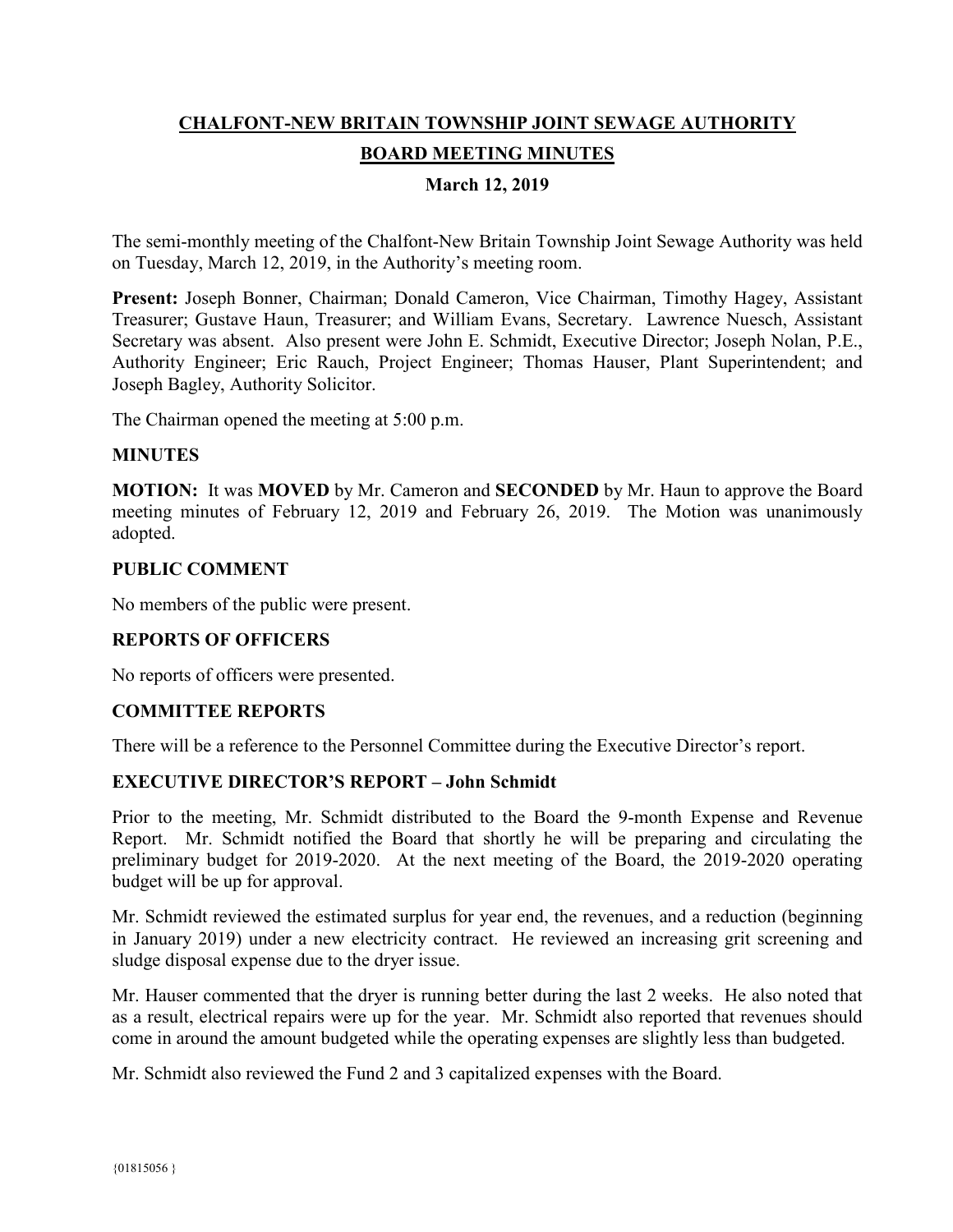There was a Board question regarding the new forklift. Mr. Schmidt reported that he has not yet selected any particular forklift and will be looking for a used one if possible. Mr. Schmidt also reported that a new pickup truck is necessary to replace the current one due to age (27 years). Mr. Schmidt further noted that the outside laboratory expenses are slightly up in 2018-2019 due to the current NPDES Permit renewal application.

Mr. Schmidt next reported that the Collective Bargaining Agreement is due to expire May 31<sup>st</sup> this year and the current plan is to have a Personnel Committee meeting to discuss the expiration of the Collective Bargaining Agreement. Thereafter, Mr. Schmidt expects a meeting with the Chairman of the Personnel Committee and a Union representative to discuss the expiration of the CBA. The Personnel Committee will meet on March 26 at 4:15 p.m.

Mr. Schmidt next reported the intention of the Soccer Association to have a gathering/party for the children who play soccer with activities, moon bounce, food etc. on the field on June 23rd from 10:00 a.m. to 3:00 p.m. There was a general discussion regarding the intention of the Soccer Association to do so. A consensus of the Board was reached to allow the Soccer Association to conduct such a gathering provided the insurance coverage and parking is looked into and are adequate.

Mr. Schmidt reported that pay sheets have been distributed to the Board.

# **ENGINEER'S REPORT – Joseph Nolan, P.E.**

Mr. Nolan reported that the Phase III Project is nearly completed. He is hopeful that it will be wrapped up by the end of the fiscal year. Mr. Nolan indicated that he will touch base with the paving contractor about the timing of completion.

With regard to the remainder of Phase III, the project is in a maintenance bond period and the Authority staff is actively pursuing the remainder of the Phase III items as they arise under the maintenance bond.

Mr. Nolan reported that there was a meeting by the Authority staff with the President and CEO of Gryphon dryer. The Gryphon dryer has been in operation in Pottstown for a couple of weeks. Township staff are going to have a look at it at an open house eventually.

Mr. Nolan stated that the Gryphon dryer is an impressive product. It was a lot of beneficial features. He noted one of the biggest issues with the current dryer, besides age, is that it gives off a lot of heat. It was previously noted that the Gryphon dryer recycles heat.

Also, the Gryphon dryer eliminates a lot of dust. Mr. Nolan will eventually put together a comprehensive report on dryer models.

There was a Board question regarding odor control for a new dryer. Mr. Nolan noted that there is a brand new odor control unit installed in the dryer building.

Mr. Nolan reported that the Pump Station No. 4 Project is still being worked on. The Authority is waiting for a written endorsement from the Township to provide to Bucks County.

Mr. Nolan presented Requisition No. 195 for Capital Expenditures regarding replacement of the DAFT flights in the amount of \$11,500.00.